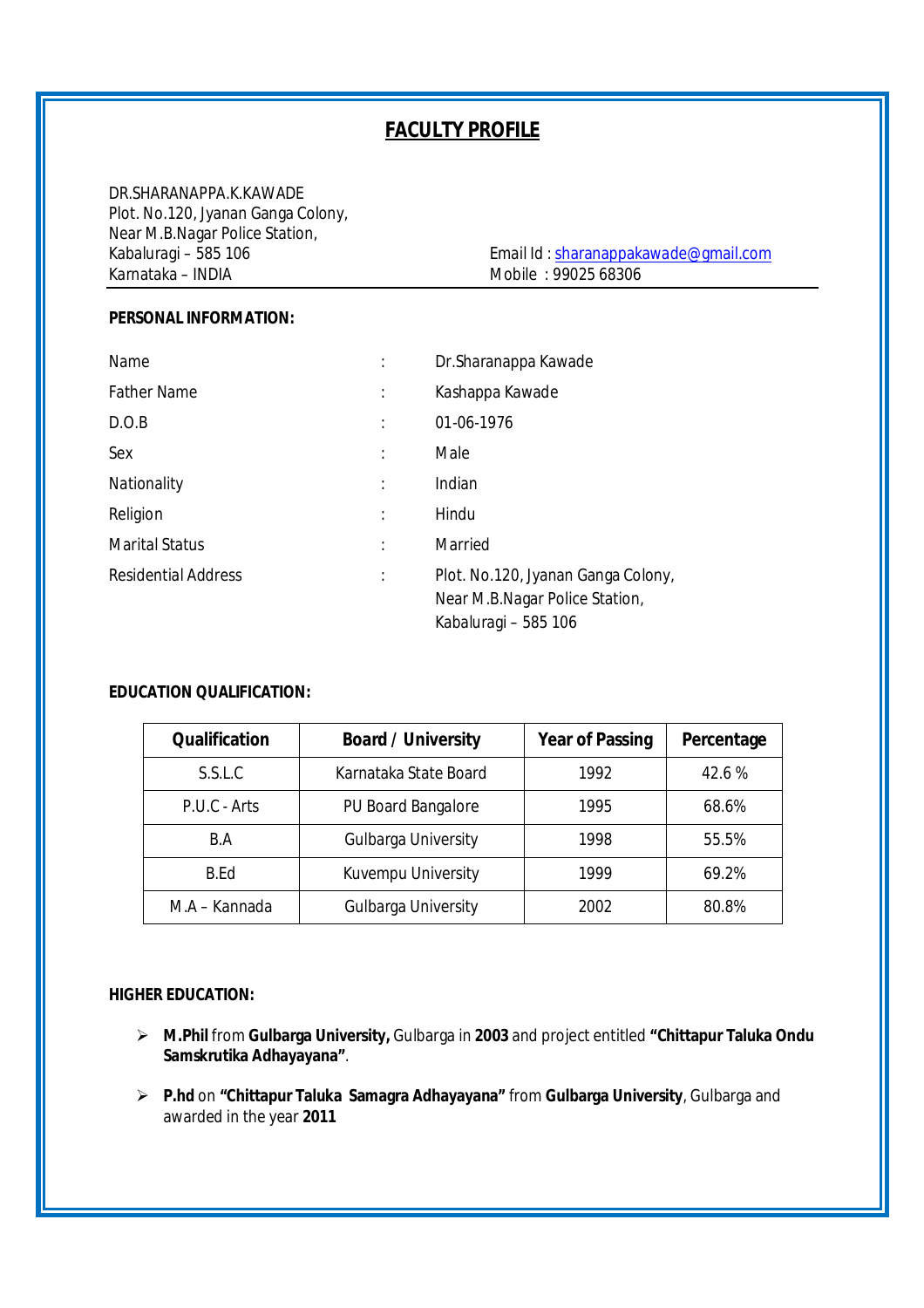#### **WORK EXPERIENCE:**

- Worked as Lecturer in Kannada at Govt. PU College, Chittapur from 2003 to 2005.
- Worked as Lecturer in Kannada at Revanshiddappa Kanta Govt. Degree College, Chittapur from 2007 to 2009 and 2012 to 2013.
- Worked as Principal at Govt. Morarji Desai Residential School, Gundagurti from 2009 to 2012
- Worked as Lecturer in Kannada at Govt. Women's Degree College, Gulbarga from 2013 to 2014.
- Worked as Principal at Govt. Morarji Desai Residential School, Chittapur from June 2014 to January 2015.
- Working as Assistant Prof in Kannada at S.S.Margol College of Arts, Science & Commerce, Shahabad from 21<sup>st</sup> January 2015 to till date.

#### **SEMINAR / CONFERENCE / WORKSHOP:**

- **Gulbarga University Kalaburgi &Karnataka rajya vishvavidhylagala vesharanth kulapathigala vedeka Atteneded 1Day siminar "untha shikshanadelli mahavadhyala hagu vishwavidyalagala munnaday"**
- $\bullet$
- Attended 7 days regional workshop on "District DPEP-2" at DDPI office, Gulbarga from to \_\_\_\_\_\_\_.
- Attended 2 days National Conference on "Social Reforms on Dr.B.R.Ambedkar" sponsored by Gulbarga University, Gulbarga on

#### **PUBLISHED PAPERS IN JOURNALS:**

| S.No           | Title & Page No.                                   | <b>Journal</b>                                 | <b>ISSN/ISBN</b><br>No. | Whether<br>peer<br>reviewed | No. of Co-<br><b>Authors</b> | Whether<br>you are<br>the main<br><b>Author</b> | <b>API score</b> |
|----------------|----------------------------------------------------|------------------------------------------------|-------------------------|-----------------------------|------------------------------|-------------------------------------------------|------------------|
| 1              | Sahrana Ekantha<br>Ramayya Sameekshe<br>Page 57-60 | Deccan<br>kannada<br>literary<br>Plato         | ISSN:<br>2347-<br>8896  | Yes                         | 02<br>04.07.2015             | No                                              |                  |
| $\overline{2}$ | Ajaata Shtru<br>Page no. 46                        | Belli<br>Dampatya                              |                         |                             | 02<br>2008                   | No                                              |                  |
| 3              | Janapada mattu<br>Sampradya<br>Page No: 66         | Chittapur<br>Talukin<br>Samskrutika<br>Olanota |                         |                             | 01<br>2016                   | No                                              |                  |
| $\overline{4}$ | Suvarna siri Harkood<br>Page No 126                | Suvarna Siri                                   |                         |                             | 01<br>2013                   | No                                              |                  |